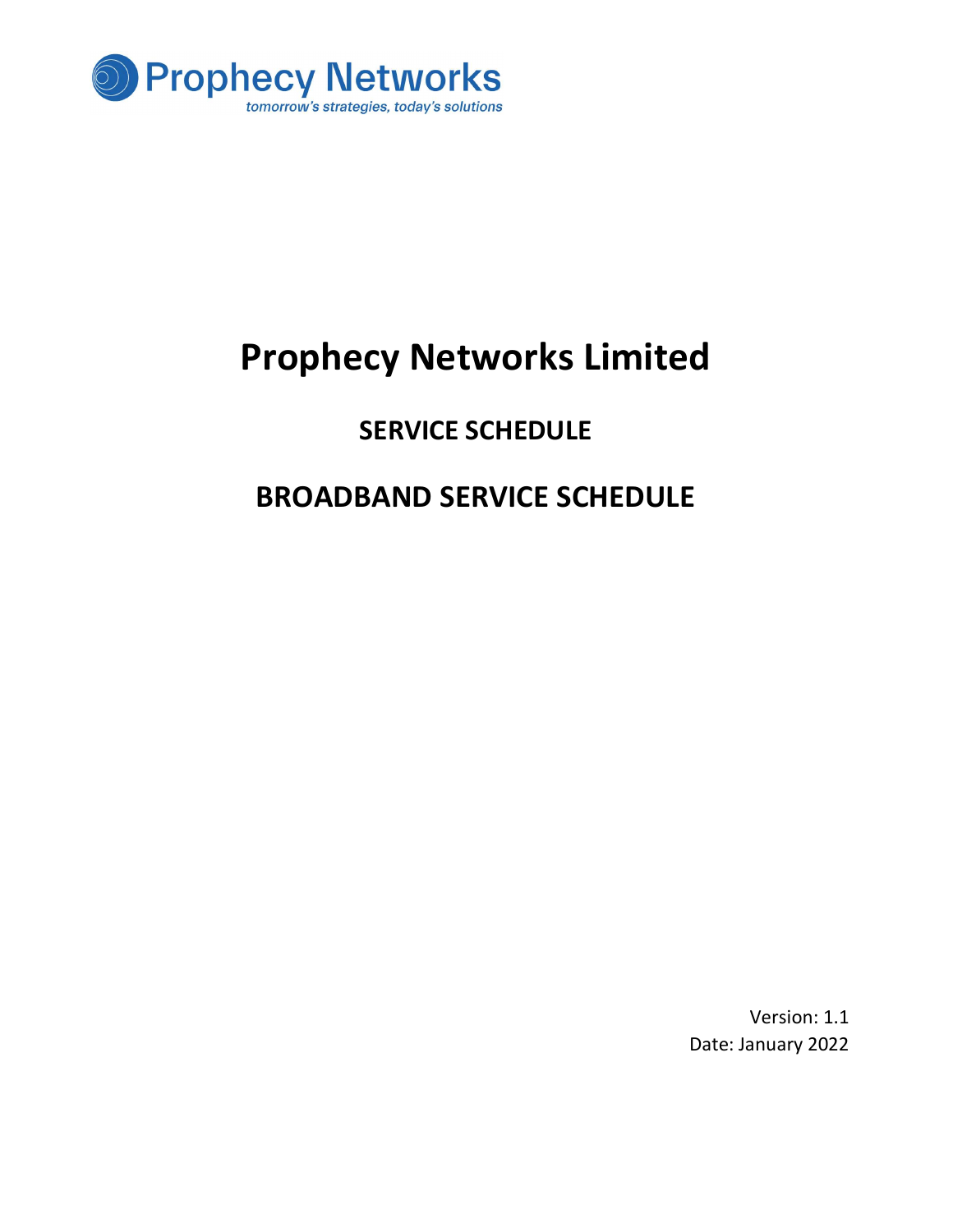

### **Table of Contents**

|    | 2. |  |  |
|----|----|--|--|
|    |    |  |  |
|    |    |  |  |
|    |    |  |  |
|    |    |  |  |
| 3. |    |  |  |

**Prophecy Networks Limited** 

Level 5, 276-278 Lambton Quay PO Box 25-200 Wellington, 6011

www.prophecy.co.nz

32 Hastings Street Napier South Napier, 4110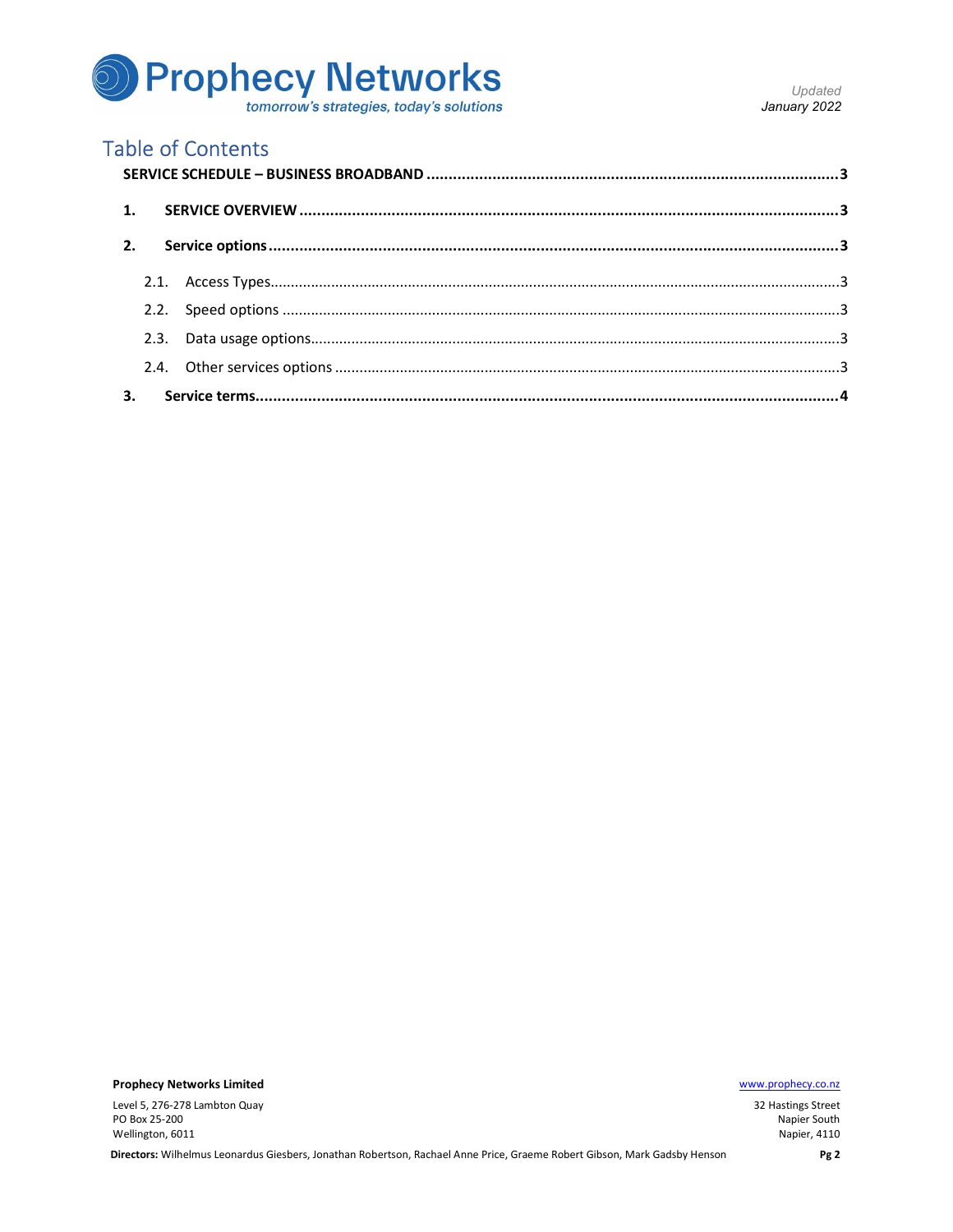

tomorrow's strategies, today's solutions

Updated January 2022

#### SERVICE SCHEDULE – BUSINESS BROADBAND

This Service Schedule forms part of the Agreement between your company and Prophecy Networks Limited and should be read in conjunction with Prophecy Networks' Business Customer Terms and Conditions which can be found at http://Prophecy.co.nz/about/terms-conditions.html. In the event of any inconsistency between this Service Schedule and any other clause of the Agreement, this Service Schedule takes precedence.

#### 1. SERVICE OVERVIEW

The Service Schedule applies to our customers to whom we have provisioned a Broadband Service. The Service Schedule applies to the first and any subsequent Services or Solution provisioned by Prophecy Networks.

Within this agreement, reference is made to "we" or "us" or "our" or "Prophecy Networks" for Prophecy Networks Limited providing services for you, "you" for the customer and "service" or "services" to cover all services and or hardware of any kind we provide and anything else we do.

The following Terms apply to our customers to whom we have provided a Broadband Service.

#### 2. Service options

Prophecy Networks Broadband Services provide access to the internet by way of various access technologies.

#### 2.1. Access Mediums

- 
- The types of access options available as follows:<br>
ADSL (Asymmetrical Digital Subscriber Line)<br>
VDSL (Very-high-bit-rate Digital Subscriber Line)<br>
UFB (Ultrafast Broadband) Fibre<br>
GSM (3G / 4G / 5G once available)
	-
	-

It is agreed that the Customer has selected the plan that is appropriate to the specific End User type (either business or residential) as defined by the LFC or access provider.

#### 2.2. Access Throughput Options

Prophecy Networks may provide bespoke Broadband Services using alternative access speed options to meet customer requirements. The proposed speeds per service provisioned will be indicated within the Solution Proposal.

#### 2.3. Data Usage Policies

Prophecy Networks is a provider agnostic company making use of multiple providers who in turn provide the same or similar types of service. Each of the providers may have Acceptable Usage Policies (AUP) / Fair Usage Policies (FUP) to which Prophecy Networks adhere to. These AUP's and / or FUP's will be communicated to the Customer upon acceptance of these terms and conditions.

#### 2.4. Additional Services

When required, Static IP Address(es) can be provisioned via Prophecy Networks as part of the overall solution. The requirement for this service would be that Prophecy Networks either provides the Customer with Access services and internet breakout, or the Customer appoints Prophecy Network to take over the management of the existing service(s).

#### **Prophecy Networks Limited Water and Service Controller and Service Controller and Service Controller and Service Controller and Service Controller and Service Controller and Service Controller and Service Controller and S**

Level 5, 276-278 Lambton Quay PO Box 25-200 Wellington, 6011

32 Hastings Street Napier South Napier, 4110